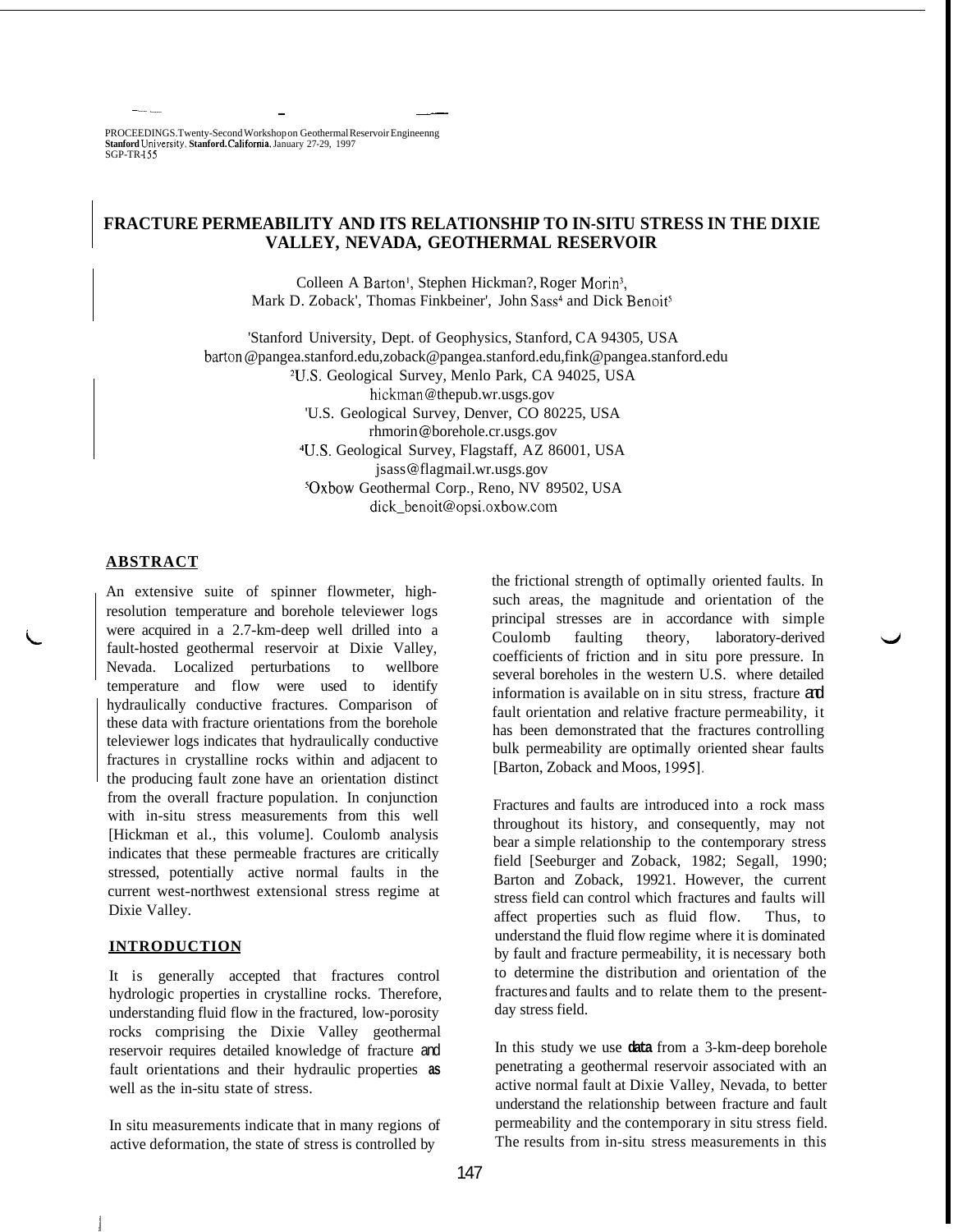well are presented by Hickman and Zoback (this volume).

The Dixie Valley Geothermal Field is located within the western Basin and Range in west central Nevada in an area of recent seismicity, high heat flow and late Cenozoic volcanic activity [Thompson and Burke, 1973; Bruhn, et al., 19941. Dixie Valley is flanked by the Stillwater Range to the West and the Clan Alpine and Augusta Mountains to the east. Upper crustal extension in this region has faulted, tilted and fractured diverse Mesozoic and Paleozoic sedimentary and igneous rocks as well as massive Tertiary basalt flows. Dixie Valley is a structurally asymmetric basin bounded by a single zone of faulting on the northwest and by step faulting to the southeast [Okaya and Thompson, 19851. The Stillwater Fault to the northwest dips  $52^{\circ}$ -54 $^{\circ}$  and is planar to a depth of 3 km. This fault zone is marked by a band of hydrothermal alteration and fracturing a few meters to several hundred meters wide that extends for 10's of km in the footwall adjacent to Quaternary scarps.

The regional hydrology of Dixie Valley constitutes a closed hydrologic unit covering 5182 **sq.** km of surface drainage [Parchman and Knox, 1981]. Movement of water from ephemeral streams, springs, and winter snow melt occurs as subsurface flow through Cenezoic sediments. Groundwater recharge occurs by infiltration of meteoric water through faults and fractures within the consolidated rocks of the mountain ranges with movement towards the valley occurring as groundwater underflow. As the water descends it is heated by the regional temperature gradients and begins to convect upward. Hot water moving up along the Stillwater range faults causes abnormally high temperature gradients to penetrate the basin fill material. These high temperature gradients appear to be fault controlled and are confined to a narrow, elongated wedge along the front of the Stillwater range. Temperature gradients along this zone have been mapped at 100"C/km and reach 200"C/km at some locations [see Williams, et al., this volume].

## **DATA ACQUISITION AND ANALYSIS**

An extensive open-hole logging program was conducted in the 73B-7 borehole at Dixie Valley from September to November, 1995, during which we obtained approximately 2 km of borehole televiewer (BHTV) logs together with precision temperature and spinner flowmeter logs (see Figure 1). Excellent quality televiewer images were recorded and have been digitally processed for fracture distribution and



[Fig.](#page--1-0) 1.(a) High Temperature Borehole televiewer data recorded over the interval 2574 - 2587 m in well 73B-7 and (b) precision temperature **data** recorded over the interval 2450 - 2650 m in this well. The images in Figure la are oriented with respect to true North (right and left margins).

*J* 

geometry. Using these logs, we have located and oriented faults, fractures and drilling induced fractures (e.g., thermal tensile fractures). The Stanford and USGS high-temperature borehole televiewers were used to log this well. Fundamentals of the operation of these acoustic tools are described in detail in Zemanek [ 19701. The strike, dip and apparent aperture of the fractures has been measured using the digital BHTV analysis system developed at Stanford University [see Barton et al., 19911.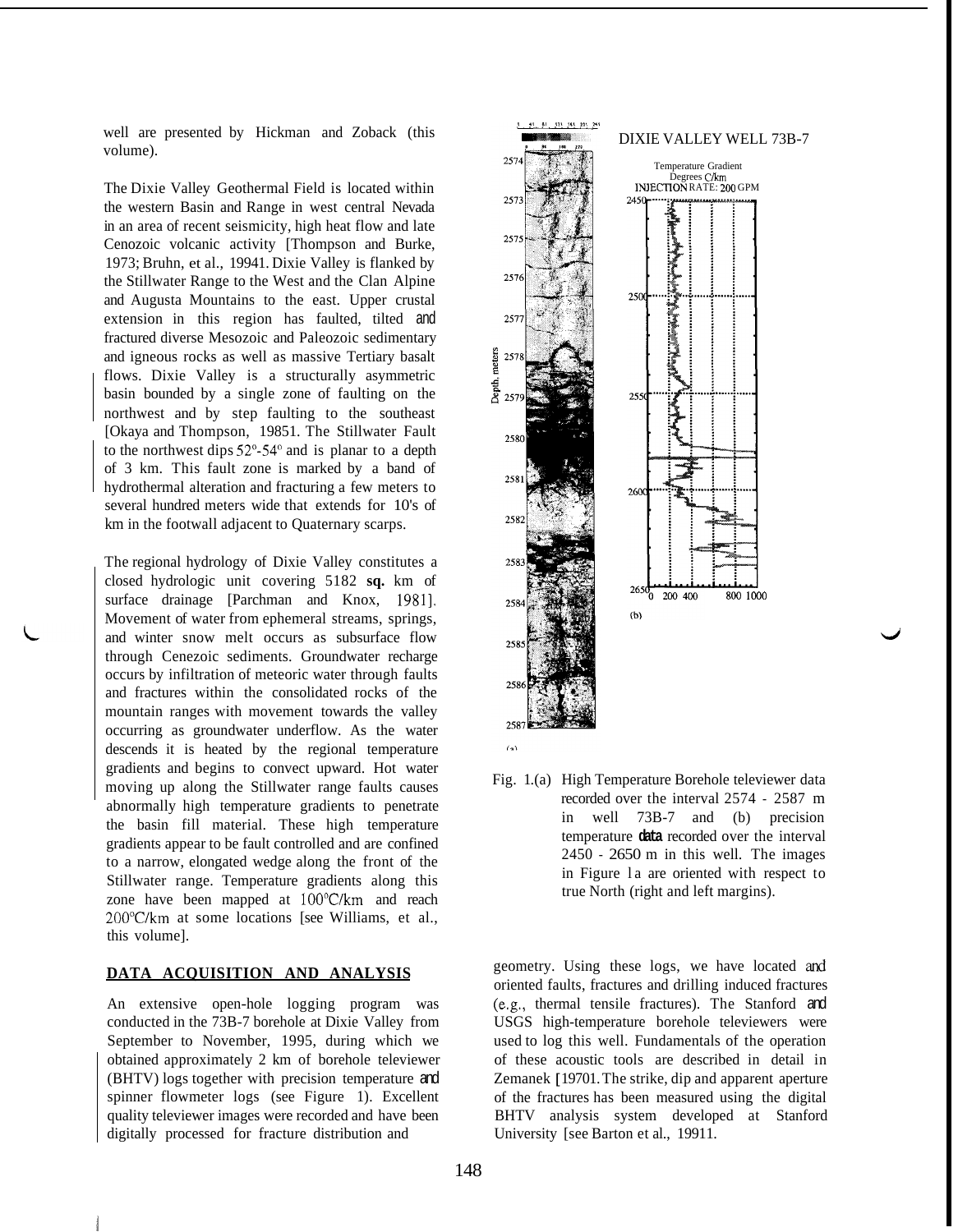To date, we have digitized and analyzed approximately I850 meters of analog borehole televiewer (BHTV) data recorded in well 73B-7. After the data were calibrated they were processed and edited for systematic noise and other tool related problems. *An*  example of the BHTV data obtained in this well is shown in Figure la, where several natural fractures (represented **as** sinusoids) cross-cut the borehole.

The orientations of all fractures within the fault zone interval are shown in lower hemisphere stereographic projection of poles to fracture planes and contoured poles to fracture planes (Figure 2a and 2b, respectively). The overall fracture population in this well has significant scatter in orientation but fractures generally become steeper and larger in apparent aperture with depth. The dominant fracture strike ranges from north to east with shallow to moderate dips to the southeast. The local orientation of the Stillwater fault is shown for reference as the large gray dot in Figure 2b.

Precision temperature and spinner flowmeter logs were acquired in borehole 73B-7 at Dixie Valley, with and without simultaneously injecting water into the well. Fluid flow into or out of individual fractures and faults was determined through an analyses of these temperature and spinner flowmeter logs *[see*  Paillet and Ollila, 19941. When a borehole is close to thermal equilibrium with the surrounding rock, heat transfer occurs primarily by thermal conduction and the temperature gradient in the borehole is a function of thermal conductivity and heat flux. Localized perturbations to well-bore temperature will result from localized fluid flow into or out of the borehole and can be detected by precision temperature logging. Fractures or faults that correlate in depth with these



[Fig.](#page--1-0) 2. (a) Lower hemisphere, equal area projections of poles to all fracture planes and (b) Kamb contoured poles to planes measured over the interval 1850 - 2640 m in well 73B-7 at Dixie Valley [after Kamb, 1959].

localized temperature perturbations are therefore considered to be hydraulically conductive. Multi-pass temperature logs at various pumping rates allow us to assess the persistence of these detected flow horizons.

Flow logs recorded at different injection rates were also analyzed to obtain quantitative measures of permeability over discrete intervals in well 73B-7. We evaluated spinner flowmeter logs, under static and injecting conditions, to determine the relative rates of fluid inflow or outflow over discrete intervals in the well and to measure permeabilities over these intervals. Flowmeter logs conducted at different injection rates have isolated two intervals of the Stillwater Fault Zone penetrated by well 73B-7 as the primary fluid producing zones. Both zones have relatively high bulk permeabilities. The upper zone from 2613 to 2615 m has a permeability of approximately 2.1  $\mathbf{X}$  10<sup>-11</sup> m<sup>2</sup> (21 Darcies) and the lower zone between 2626 and 2628 m has a permeability of  $4.8 \text{ X } 10^{-11} \text{ m}^2$  (48 Darcies).

# **HYDRAULICALLY CONDUCTIVE FRACTURES WITHIN THE STILLWATER FAULT ZONE**

As described above, we have used the BHTV data in conjunction with precision temperature logs and spinner flowmeter logs to differentiate between permeable fractures and the large number of natural fractures penetrated by the borehole. With the stress state determined [Hickman and Zoback, this volume], we were able to relate stress orientations and magnitudes, fluid flow indicators and bulk reservoir hydrologic properties to the orientations and relative apertures of fractures and faults.

An example of the type of temperature data used in this study is presented in Figure lb where a very large fracture at 2588 m is clearly perturbing the temperature gradient at this depth (Figure lb). In addition, several fine scale temperature gradient anomalies are apparent in Figure lb which correlate with distinct fractures in the image data.

Temperature logs commonly contain some degree of noise due to the extremely high sensitivity of the probe. To eliminate the exaggeration of this noise in the temperature gradient profiles a 1.5 m depth smoothing was applied to the temperature data before computing the temperature gradient.

Non-equilibrium thermal conditions in Well 73B-7 during logging resulted in a non-uniform temperature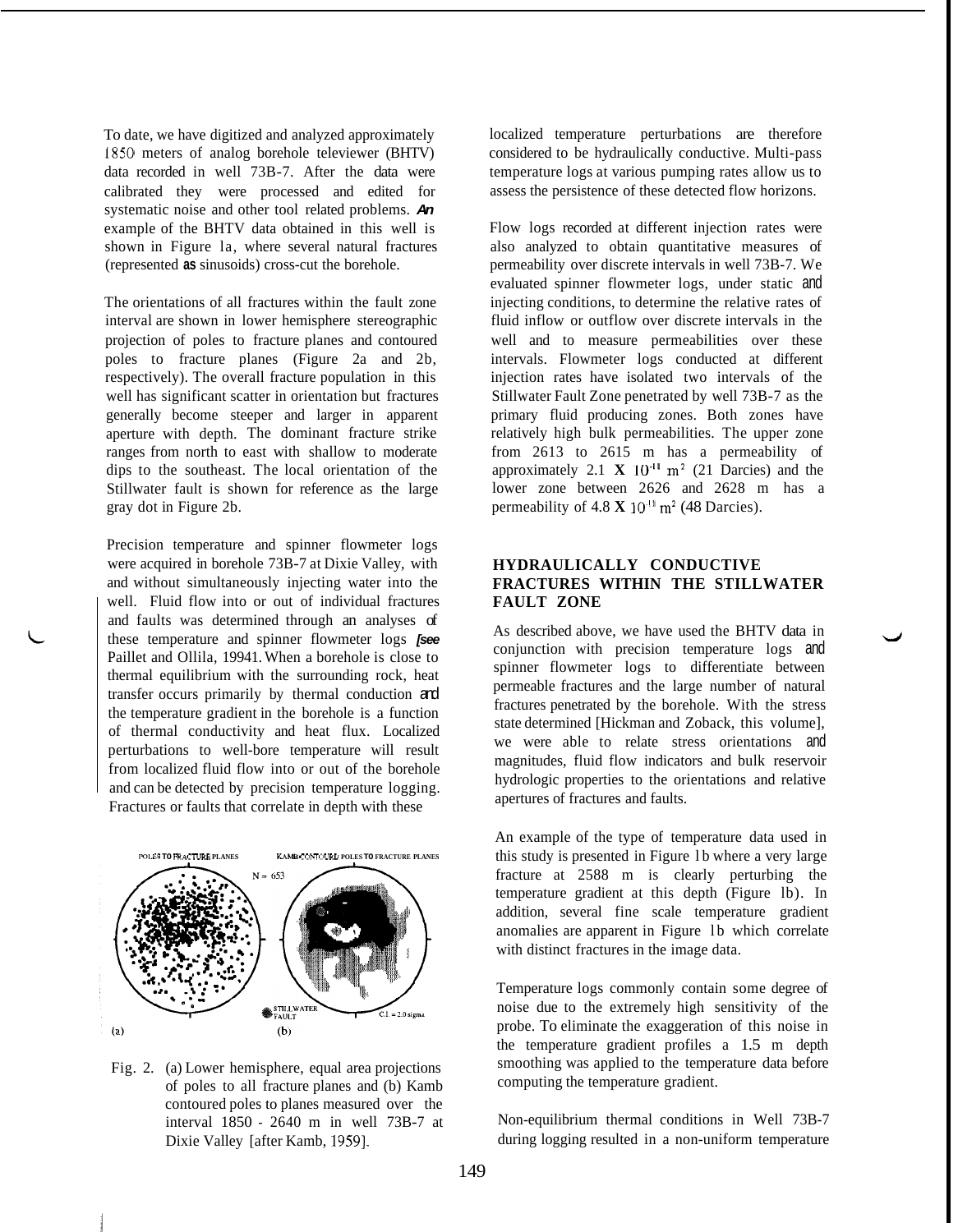gradient. To account for this effect and to minimize subjectivity, temperature anomalies were selected by establishing a temperature gradient cutoff value that vaned with depth, above which the largest anomalies were distinct. The background temperature gradient at each depth was calculated using a moving window of *5* meters. Anomalies in the temperature gradient profile of  $\pm 50^{\circ}$ C/km above this average temperature gradient were used to identify permeable features.

Fractures detected using borehole image data within  $\pm 1.0$  m of an isolated temperature anomaly were assumed responsible for fluid flow at the anomaly. If more than one fracture was present within  $\pm 1.0$  m of the temperature anomaly, the dominant fracture orientation was selected. A subset of hydraulically conductive fractures was selected from the total fracture population using this technique.

A control population of non-hydraulically conductive fractures was also be extracted from the total fracture population. For each 1 meter interval with no indication of fluid flow (no temperature gradient anomaly above the designated cutoff value) a fracture was selected that again represented the dominant fracture trend for that 1 meter interval.

Lower hemisphere equal area stereographic projections of poles to both hydraulically-conductive and nonhydraulically conductive fractures indicate that the conductive fractures observed in this well are a distinct subset of the entire fracture population (Figure 3).

**i** 

I

From the analysis of both the spinner flowmeter and temperature log data only six fractures appear to dominate fluid flow within well 73B-7. These



**[Fig.](#page--1-0)** 3. Poles to non-hydraulically conductive fractures and (b) poles to hydraulically conductive fractures. The local orientation of  $S_{hmin}$  is from Hickman and Zoback [this issue].

fractures, associated both with large perturbations in temperature and large changes in flowrate, are shown as the **"x"** symbol in Figure 3b.

We used the Coloumb failure criterion [see Jaeger and Cook, 19791 to determine whether each of the hydraulically and non hydraulically conductive fractures observed in well 73B-7 was a potentially active fault. If one assumes that these fractures have zero cohesion and using laboratory friction values reported by Byerlee [1978], this criterion predicts that planes with a ratio of shear stress to effective normal stress (i.e., normal stress minus pore pressure)  $\geq 0.6$ are critically stressed for frictional failure.

The shear and normal stresses acting on each fracture plane are a function of the principal stress magnitudes and the orientation of the fracture plane with respect to the orientation of the principal stresses. Hickman and Zoback [this volume; their Figure 31 present the stress magnitudes and pore pressures we used to compute shear and effective normal stresses on the permeable and impermeable fracture planes in well 73B-7. For the sake of simplicity, we have used linear approximations to the values reported by Hickman and Zoback. The values that we used for the vertical gradients in the vertical stress, **S,,** range from 22.9 MPa/km in the sediments above 2150 m to 26.7 MPa/km in the primarily crystalline rocks below this depth. We also assumed that the formation fluid pressure increases linearly from zero starting at a depth of 152 m at the rate of 9.0 MPa/km. The least principal stress, S<sub>hmin</sub>, magnitudes measured by Hickman and Zoback in well 73B-7 and the nearby shallow well 24W-5 were approximated in our analysis using a gradient of 12.5 MPa/km, with a zero-depth intercept of -2.0 MPa. We used a value of 18.5 MPa/km for the vertical gradient of the maximum horizontal principal stress,  $S_{Hmax}$ , with a zero depth intercept of -6.5 MPa, which is intermediate between the  $S_{\text{hmin}}$  and  $S_{v}$  stress gradients. The azimuth of  $S_{Hmax}$  used in this analysis is 33<sup>o</sup>, based upon observations of wellbore failure in this well by Hickman and Zoback.

The results of this analysis are shown as 3D Mohr diagrams in [Figure 4.](#page--1-0) Since a large percentage of the hydraulically conductive fractures lie between the Coloumb failure lines for  $\mu=0.6$  and  $\mu=1.0$  (Figure 4a), these features appear to be critically stressed, potentially active faults in frictional equilibrium with the current in-situ stress field at Dixie Valley. Note that the majority of fractures not associated with temperature anomalies clearly lie below the Coloumb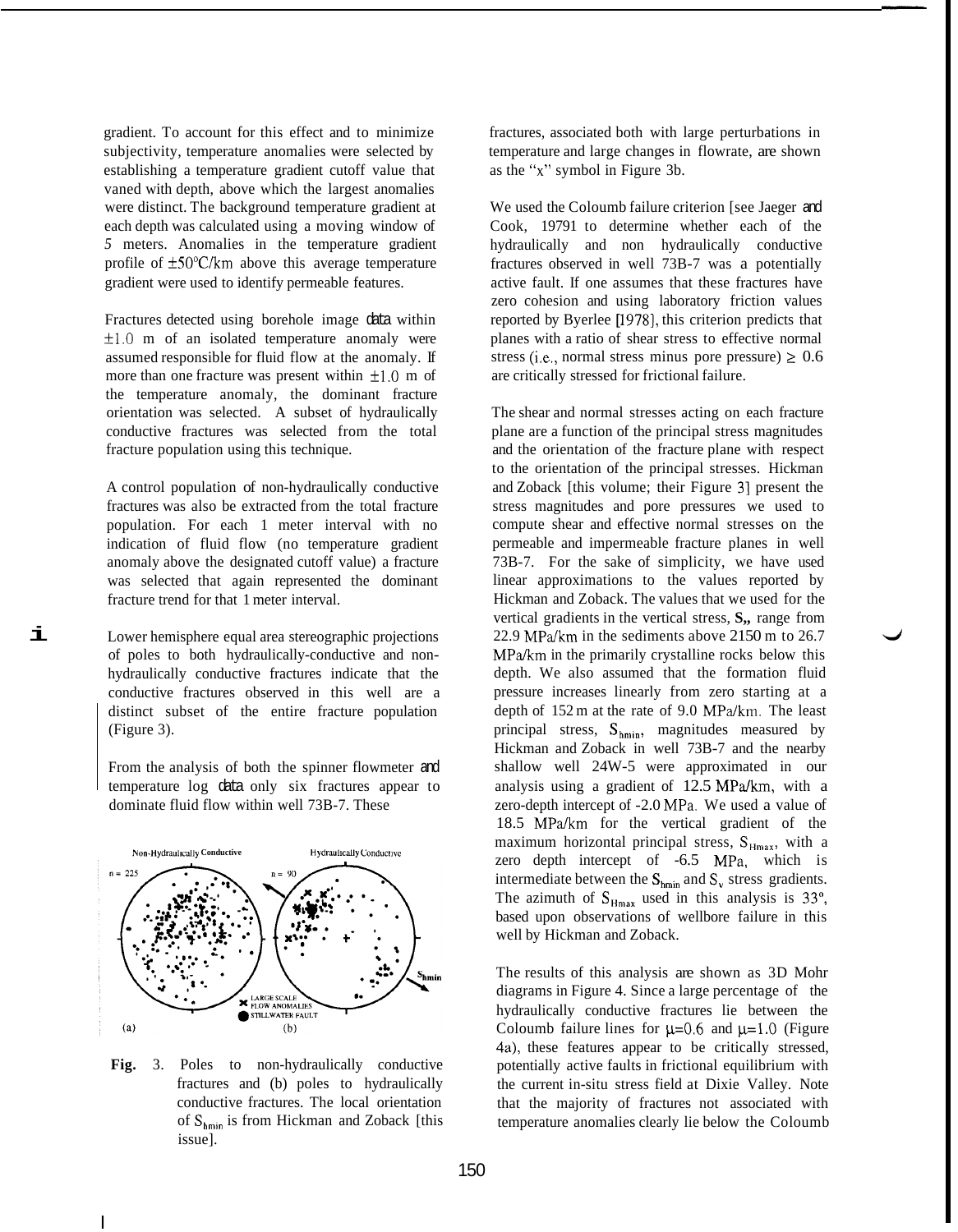failure curve for  $\mu$ =0.6 and, therefore, do not appear to be critically stressed shear fractures (Figure 4b).

**As** discussed by Hickman and Zoback [this volume] the magnitude of  $S_{Hmax}$  in well 73B-7 is less wellconstrained than are the other stress magnitudes. Their breakout analysis indicates that the magnitude of  $S_{Hmax}$  lies somewhere between  $S_y$  and  $S_{hmin}$ . For this study we utilize a stress gradient for S<sub>Hmax</sub> that is midway between  $S_v$  and  $S_{hmin}$ . Analyzing the propensity for frictional failure over the full range  $S_{\text{hmin}} \leq S_{\text{Hmax}} \leq S_{\text{v}}$ , however, shows that most of the permeable fractures still appear to be critically stressed failure planes, regardless of the  $S_{H_{\text{max}}}$ magnitudes used.

### **CONCLUSIONS**

We have measured the distribution and orientation of faults and fractures within geothermal reservoir rocks penetrated by Dixie Valley Well 73B-7 and studied their hydrologic properties through comparison with fracture-related thermal and flow anomalies. By documenting systematic relationships between fracture orientation and hydrologic properties (e.g., permeability) and the in-situ state of stress, we hope to provide a conceptual framework for interpreting the hydrology of reservoir rocks in the Dixie Valley geothermal field.

The results of this analysis indicate that hydraulically conductive fractures have an orientation that is distinct from the overall orientation of fractures and faults within and adjacent to the Stillwater Fault Zone. Comparison of these fracture orientations with in-situ stress data obtained in this well by Hickman and Zoback [this volume] indicates that these hydraulically conductive fractures are optimally oriented for frictional failure in the northwestsoutheast extensional stress regime at Dixie Valley.

Oxbow Geothermal has made available additional wells drilled within the geothermal reservoir at the Dixie Valley site for flow tests, borehole imaging and hydraulic fracturing tests. These wells will provide additional constraints on the stress field when analyzed in conjunction with results obtained from this study. Further, three of these wells are not sufficiently permeable to be of commercial value. Data from wellbore imaging, stress measurements and flow tests in these wells will help determine if there are variations in fracture orientation, in-situ stress regime, or other factors that might explain the



[Fig.](#page--1-0) 4. Normalized shear stress versus effective normal stress for (a) hydraulically conductive and (b) non-hydraulically conductive fractures in well 73B-7, based on precision temperature logs (refer to Jaeger and Cook, 1979, p.28, for details on construction of these diagrams). The large gray circle represents the shear and normal stress for the Stillwater Fault zone in the vicinity of the well. Gray "+" symbols represent fractures primarily responsible for fluid flow in Well 73B-7, within and adjacent to the Stillwater fault zone.

observed variations in permeability along the Stillwater fault zone.

#### **REFERENCES**

Barton, **C.A.,** M.D. Zoback and D. Moos. Fluid flow along potentially active faults in crystalline rock, *Geology,* **23,** 8, 683-686 (1995).

Barton, C. **A.,** L. Tesler, and M. D. Zoback, Interactive analysis of borehole televiewer data, in *Automated pattern analysis in petroleum exploration,*  edited by I. Palaz and S. Sengupta, pp. 217-242, Springer-Verlag (1991).

Barton, **C. A,,** and **M.** D. Zoback, Self-similar distribution and properties of macroscopic fractures at